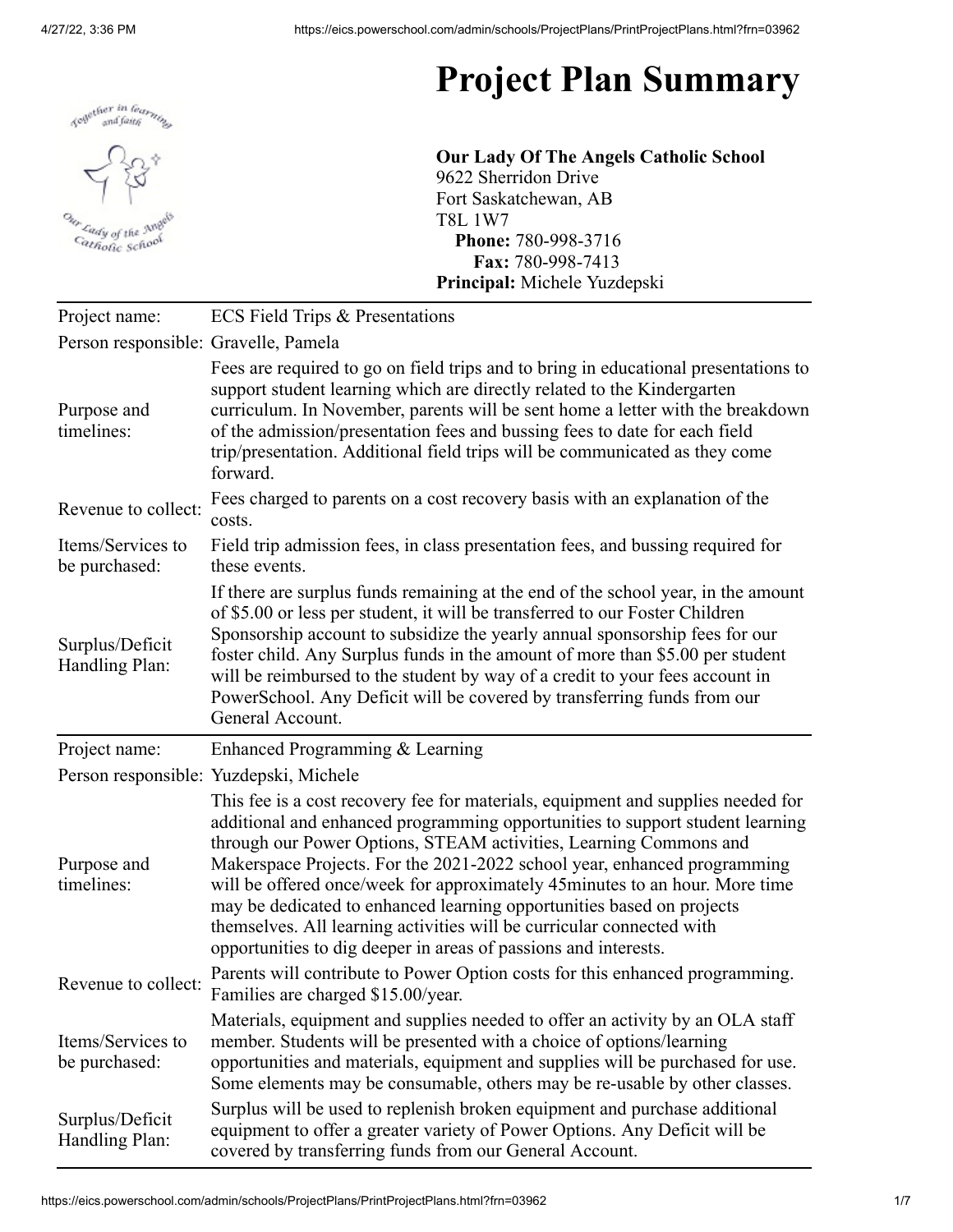| Project name:                      | General                                                                                                                                                                                                                                                                                                                                                                                                                                                                                                                                                                                                                                                                                                 |
|------------------------------------|---------------------------------------------------------------------------------------------------------------------------------------------------------------------------------------------------------------------------------------------------------------------------------------------------------------------------------------------------------------------------------------------------------------------------------------------------------------------------------------------------------------------------------------------------------------------------------------------------------------------------------------------------------------------------------------------------------|
|                                    | Person responsible: Yuzdepski, Michele                                                                                                                                                                                                                                                                                                                                                                                                                                                                                                                                                                                                                                                                  |
| Purpose and<br>timelines:          | This account is for all money received that is not for a specific item.                                                                                                                                                                                                                                                                                                                                                                                                                                                                                                                                                                                                                                 |
| Revenue to collect:                | Money received from LifeTouch for our picture rebate and from returning<br>recyclables for deposit the refund.                                                                                                                                                                                                                                                                                                                                                                                                                                                                                                                                                                                          |
| Items/Services to<br>be purchased: | It is used to pay for school event expenses and/or projects that are not paid for<br>by the PSC nor collected from parents - eg. Choir wind-up party, Choir Festival<br>costs, Choir Field Trip expenses, Gr. 4 Bible Presentation celebration, Learning<br>Commons and MakerSpaces                                                                                                                                                                                                                                                                                                                                                                                                                     |
| Surplus/Deficit<br>Handling Plan:  | Remaining funds at the end of the year will be used to offset any shortfalls in<br>our School Generated Accounts, .                                                                                                                                                                                                                                                                                                                                                                                                                                                                                                                                                                                     |
| Project name:                      | Gr. 1 Field Trip & Presentation                                                                                                                                                                                                                                                                                                                                                                                                                                                                                                                                                                                                                                                                         |
|                                    | Person responsible: Michele Yuzdepski, Andrea Perry, Nicola Miller, Rachel Evans                                                                                                                                                                                                                                                                                                                                                                                                                                                                                                                                                                                                                        |
| Purpose and<br>timelines:          | Fees are required to go on field trips and to bring in educational presentations to<br>support student learning which are directly related to the Grade One curriculum.<br>In October, parents will be sent home a letter with the breakdown of the<br>admission/presentation fees and bussing fees for each field trip/presentation. As<br>a follow-up, at the end of October, parents are sent home an invoice with an<br>itemized listing of all fees, in which it is listed as a separate item. The fee<br>includes the following field trips and presentations (to date and are not limited<br>to the following): Rocks & Rings, Telus World of Science, Edmonton Valley<br>Zoo and Fort Heritage. |
| Revenue to collect:                | Fees charged to parents on a cost recovery basis, a breakdown of the fees,<br>which includes admission and bussing is provided to parents.                                                                                                                                                                                                                                                                                                                                                                                                                                                                                                                                                              |
| Items/Services to<br>be purchased: | Field trip admission fees, in class presentation fees, and bussing required for<br>these events.                                                                                                                                                                                                                                                                                                                                                                                                                                                                                                                                                                                                        |
| Surplus/Deficit<br>Handling Plan:  | If there are surplus funds remaining at the end of the school year, in the amount<br>of \$5.00 or less per student, it will be transferred to our Foster Children<br>Sponsorship account to subsidize the yearly annual sponsorship fees for our 3<br>foster children. Any Surplus funds in the amount of more than \$5.00 per student<br>will be reimbursed to the student by way of a credit to your fees account in<br>PowerSchool. Any Deficit will be covered by transferring funds from our<br>General Account.                                                                                                                                                                                   |
| Project name:                      | Gr. 2 Field Trip & Presentation                                                                                                                                                                                                                                                                                                                                                                                                                                                                                                                                                                                                                                                                         |
|                                    | Person responsible: Michele Yuzdepski, Rachel Evans, Stanna Kelava                                                                                                                                                                                                                                                                                                                                                                                                                                                                                                                                                                                                                                      |
| Purpose and<br>timelines:          | Fees are required to go on field trips and to bring in educational presentations to<br>support student learning which are directly related to the Grade Two<br>curriculum. In October, parents will be sent home a letter with the breakdown<br>of the admission/presentation fees and bussing fees for each field<br>trip/presentation. As a follow-up, at the end of October, parents are sent home<br>an invoice with an itemized listing of all fees, in which it is listed as a separate<br>item. The fee includes the following field trips and presentations: Rocks $\&$<br>Rings, Telus World of Science, Edmonton Valley Zoo, Fort Heritage.                                                   |
|                                    | Revenue to collect: Fees charged to parents on a cost recovery basis with a breakdown of the fees.                                                                                                                                                                                                                                                                                                                                                                                                                                                                                                                                                                                                      |
| Items/Services to<br>be purchased: | Field trip admission fees, in class presentation fees, and bussing required for<br>these events.                                                                                                                                                                                                                                                                                                                                                                                                                                                                                                                                                                                                        |
| Surplus/Deficit<br>Handling Plan:  | If there are surplus funds remaining at the end of the school year, in the amount<br>of \$5.00 or less per student, it will be transferred to our Foster Children                                                                                                                                                                                                                                                                                                                                                                                                                                                                                                                                       |

Sponsorship account to subsidize the yearly annual sponsorship fees for our 3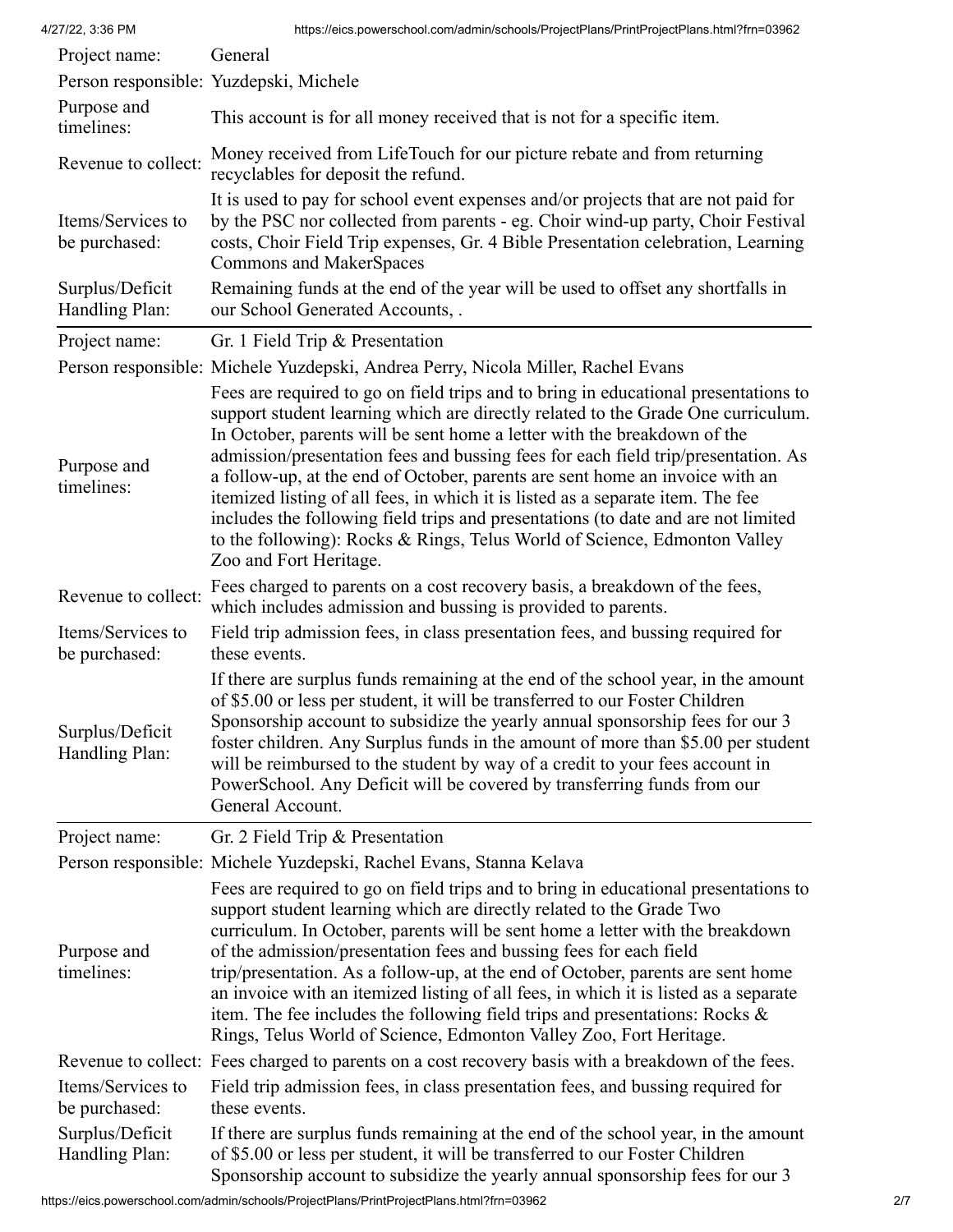|                                    | foster children. Any Surplus funds in the amount of more than \$5.00 per student<br>will be reimbursed to the student by way of a credit to your fees account in<br>PowerSchool. Any Deficit will be covered by transferring funds from our<br>General Account.                                                                                                                                                                                                                                                                                                                                                                                                                                                                                                                                      |
|------------------------------------|------------------------------------------------------------------------------------------------------------------------------------------------------------------------------------------------------------------------------------------------------------------------------------------------------------------------------------------------------------------------------------------------------------------------------------------------------------------------------------------------------------------------------------------------------------------------------------------------------------------------------------------------------------------------------------------------------------------------------------------------------------------------------------------------------|
| Project name:                      | Gr. 3 Field Trip & Presentation                                                                                                                                                                                                                                                                                                                                                                                                                                                                                                                                                                                                                                                                                                                                                                      |
|                                    | Person responsible: Michele Yuzdepski, Francie Vukovic                                                                                                                                                                                                                                                                                                                                                                                                                                                                                                                                                                                                                                                                                                                                               |
| Purpose and<br>timelines:          | Fees are required to go on field trips and to bring in educational presentations to<br>support student learning which are directly related to the Grade Three<br>curriculum. In October, parents will be sent home a letter with the breakdown<br>of the admission/presentation fees and bussing fees for each field<br>trip/presentation. As a follow-up, at the end of October, parents are sent home<br>an invoice with an itemized listing of all fees, in which it is listed as a separate<br>item. The fee includes the following field trips and presentations (to date, and<br>not limited to the following): Rocks & Rings, Ukrainian Village, T-Pet Rocks<br>& Minerals, T-Pet Hearing & Sound, T-Pet Communities of the World, T-Pet<br>Dreamcatchers, Engineering Discoveries (Bridges). |
| Revenue to collect:                | Fees charged to parents on a cost recovery basis in the amount with a<br>breakdown of the fees, which includes admission and bussing,                                                                                                                                                                                                                                                                                                                                                                                                                                                                                                                                                                                                                                                                |
| Items/Services to<br>be purchased: | Field trip admission fees, in class presentation fees, and bussing required for<br>these events.                                                                                                                                                                                                                                                                                                                                                                                                                                                                                                                                                                                                                                                                                                     |
| Surplus/Deficit<br>Handling Plan:  | If there are surplus funds remaining at the end of the school year, in the amount<br>of \$5.00 or less per student, it will be transferred to our Foster Children<br>Sponsorship account to subsidize the yearly annual sponsorship fees for our 3<br>foster children. Any Surplus funds in the amount of more than \$5.00 per student<br>will be reimbursed to the student by way of a credit to your fees account in<br>PowerSchool. Any Deficit will be covered by transferring funds from our<br>General Account.                                                                                                                                                                                                                                                                                |
| Project name:                      | Gr. 4 Field Trip & Presentation                                                                                                                                                                                                                                                                                                                                                                                                                                                                                                                                                                                                                                                                                                                                                                      |
|                                    | Person responsible: Michele Yuzdepski, Nicole Cyca, Chris Kuchmak                                                                                                                                                                                                                                                                                                                                                                                                                                                                                                                                                                                                                                                                                                                                    |
| Purpose and<br>timelines:          | Fees are required to go on field trips and to bring in educational presentations to<br>support student learning which are directly related to the Grade Four<br>curriculum. In October, parents will be sent home a letter with the breakdown<br>of the admission/presentation fees and bussing fees for each field<br>trip/presentation. As a follow-up, at the end of October, parents are sent home<br>an invoice with an itemized listing of all fees, in which it is listed as a separate<br>item. The fee includes the following field trips and presentations (to date and<br>not limited to): Rocks & Rings, T-Pet Lights & Shadows, T-Pet Vehicles that<br>Move, Fort Museum.                                                                                                               |
| Revenue to collect:                | Fees charged to parents on a cost recovery basis in the amount with a<br>breakdown of the fees, which includes admission and bussing,                                                                                                                                                                                                                                                                                                                                                                                                                                                                                                                                                                                                                                                                |
| Items/Services to<br>be purchased: | Field trip admission fees, in class presentation fees, and bussing required for<br>these events.                                                                                                                                                                                                                                                                                                                                                                                                                                                                                                                                                                                                                                                                                                     |
| Surplus/Deficit<br>Handling Plan:  | If there are surplus funds remaining at the end of the school year, in the amount<br>of \$5.00 or less per student, it will be transferred to our Foster Children<br>Sponsorship account to subsidize the yearly annual sponsorship fees for our<br>foster children. Any Surplus funds in the amount of more than \$5.00 per student<br>will be reimbursed to the student by way of a credit to your fees account in<br>PowerSchool. Any Deficit will be covered by transferring funds from our<br>General Account.                                                                                                                                                                                                                                                                                  |

Project name: Hot Lunch Program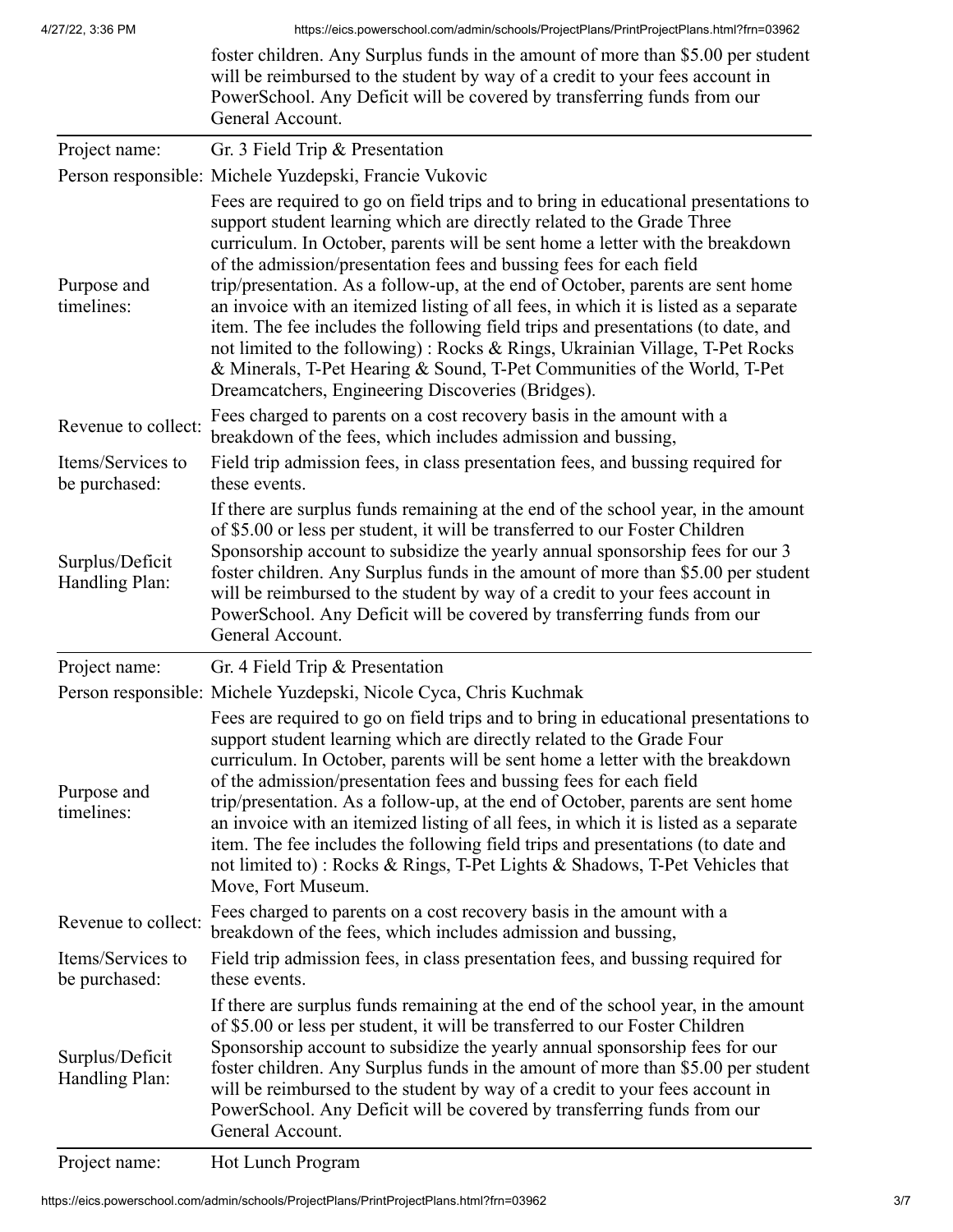|                                    | Person responsible: Yuzdepski, Michele                                                                                                                                                                                                                                                                                                                                                                                                                                          |
|------------------------------------|---------------------------------------------------------------------------------------------------------------------------------------------------------------------------------------------------------------------------------------------------------------------------------------------------------------------------------------------------------------------------------------------------------------------------------------------------------------------------------|
| Purpose and<br>timelines:          | Funds are raised through the sale of pre-ordered on-line hot lunches, which<br>provide every student in Gr. 1-4 the opportunity to have a specialty hot lunch in<br>OLA School during that year. It will be communicated to the parents by letters<br>being sent home through the school advising them of the sign-up procedures as<br>well as through e-mails.                                                                                                                 |
| Revenue to collect:                | Revenue is collected from the Hot Lunch orders submitted by parents online<br>through the OLA School Hot Lunch Program.                                                                                                                                                                                                                                                                                                                                                         |
| Items/Services to<br>be purchased: | Hot lunch orders purchased and pre-ordered by parents.                                                                                                                                                                                                                                                                                                                                                                                                                          |
| Surplus/Deficit<br>Handling Plan:  | Remaining funds at the end of the year will remain in that account for expenses<br>in future years or to make a lump sum payment to offset any shortfalls<br>experienced throughout the year, and they will also support families in need in<br>collaboration with OLA School Council                                                                                                                                                                                           |
| Project name:                      | Kanga Pouches                                                                                                                                                                                                                                                                                                                                                                                                                                                                   |
|                                    | Person responsible: Yuzdepski, Michele                                                                                                                                                                                                                                                                                                                                                                                                                                          |
| Purpose and<br>timelines:          | Kanga Pouches are used by students to take home notes, agendas, reading<br>books, etc. This will ensure materials are protected to and from school,<br>especially from water bottles and lunches. Parents are sent home a supply list<br>for the upcoming year which includes the request of a Kanga Pouch and the<br>cost. Parents have the option of whether or not to purchase one for their child. If<br>they would like to purchase one, they are available at the office. |
|                                    | Fees charged to parents in the amount of \$8.50 each in September, as they were<br>Revenue to collect: preordered at the old price. Fees charged to parents in October will be in the<br>amount of \$9.50 as the reorder price is accordingly to new pricing for this year.                                                                                                                                                                                                     |
| Items/Services to<br>be purchased: | Kanga Pouches                                                                                                                                                                                                                                                                                                                                                                                                                                                                   |
| Surplus/Deficit<br>Handling Plan:  | There should be no surplus or deficit as fees are charged on a cost recovery<br>basis. However, any surplus funds will be used to purchase more Kanga<br>Pouches. Any deficit will be covered by funds in the general account and a<br>Journal Entry transfer will be made to bring the account to zero.                                                                                                                                                                        |
| Project name:                      | Learning Commons & Makerspace                                                                                                                                                                                                                                                                                                                                                                                                                                                   |
|                                    | Person responsible: Yuzdepski, Michele                                                                                                                                                                                                                                                                                                                                                                                                                                          |
| Purpose and<br>timelines:          | Funds are raised through fundraising projects/events and donations. Events will<br>be communicated to the parents by letters and emails sent home through the<br>school advising them of the fundraiser and the intended use of the revenue.<br>Donation requests are also solicited through the weekly newsletter.                                                                                                                                                             |
| Revenue to collect:                | Sale proceeds from the fundraising projects/events and money collected from<br>donations. Donated items are also being accepted.                                                                                                                                                                                                                                                                                                                                                |
| Items/Services to<br>be purchased: | All funds and donations will be used to enhance our Learning Commons and<br>expand our Makerspace potential.                                                                                                                                                                                                                                                                                                                                                                    |
| Surplus/Deficit<br>Handling Plan:  | Remaining funds at the end of the year will remain in the account for expenses<br>in future years and replacement of supplies/furniture.                                                                                                                                                                                                                                                                                                                                        |
| Project name:                      | Library                                                                                                                                                                                                                                                                                                                                                                                                                                                                         |
|                                    | Person responsible: Yuzdepski, Michele                                                                                                                                                                                                                                                                                                                                                                                                                                          |
| Purpose and<br>timelines:          | Book Fair and Lost or Damaged Library Material Fines Students are send home<br>with a flyer advertising the Book Fair and it is also advertised to parents in the<br>weekly newsletter. Lost or Damaged Library Fines are invoiced out to parents                                                                                                                                                                                                                               |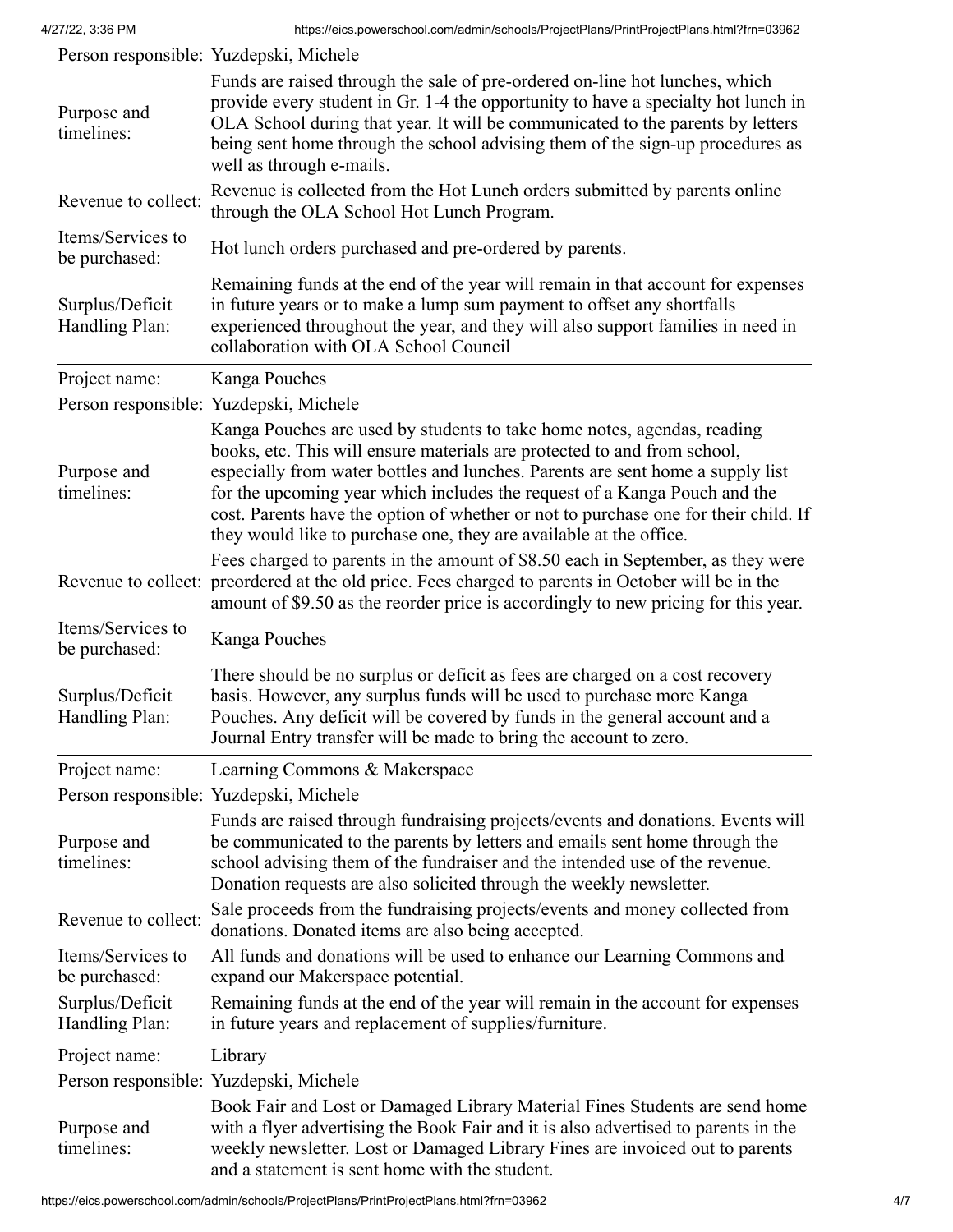4/27/22, 3:36 PM https://eics.powerschool.com/admin/schools/ProjectPlans/PrintProjectPlans.html?frn=03962

|                                    | Revenue to collect: Funds are collected during our annual Book Fair for books purchased, and<br>funds are collected from staff and students for damaged or lost library materials.                                                                                                                                                                                                |
|------------------------------------|-----------------------------------------------------------------------------------------------------------------------------------------------------------------------------------------------------------------------------------------------------------------------------------------------------------------------------------------------------------------------------------|
| Items/Services to<br>be purchased: | Revenue collected during the Book Fair goes directly to the book vendor to<br>cover their inventory costs. In return, we receive credit towards new resources<br>for our library and classrooms. Funds collected for lost or damaged library<br>materials goes directly to purchasing replacement materials.                                                                      |
| Surplus/Deficit<br>Handling Plan:  | In the event of a surplus, library books will be purchased.                                                                                                                                                                                                                                                                                                                       |
| Project name:                      | Library Bags                                                                                                                                                                                                                                                                                                                                                                      |
|                                    | Person responsible: Yuzdepski, Michele                                                                                                                                                                                                                                                                                                                                            |
| Purpose and<br>timelines:          | Each child will receive, at the start of the school year, a protective plastic bag<br>for their library book loans. This will ensure library materials are protected to<br>and from school, especially from water bottles and lunches.                                                                                                                                            |
| Revenue to collect:                | On a cost-recovery basis for subsequent bags, as the first one is provided as part<br>of the school supplies.                                                                                                                                                                                                                                                                     |
| Items/Services to<br>be purchased: | Protective plastic bags.                                                                                                                                                                                                                                                                                                                                                          |
| Surplus/Deficit<br>Handling Plan:  | Any surplus funds will be used to purchase library bags for the following<br>school year. Any deficit will be covered by funds in the general account and a<br>Journal Entry transfer will be made to bring the account to zero.                                                                                                                                                  |
| Project name:                      | Milk Program                                                                                                                                                                                                                                                                                                                                                                      |
|                                    | Person responsible: Yuzdepski, Michele                                                                                                                                                                                                                                                                                                                                            |
| Purpose and<br>timelines:          | Funds are raised through the sale of pre-ordered milk, which provides every<br>student in Gr. K-4 the opportunity to have milk with their lunch on chosen days<br>throughout the school year. It will be communicated to the parents by letters,<br>containing program information and order form, being sent home through the<br>school with the students.                       |
|                                    | Revenue to collect: Revenue is collected from the milk orders submitted by parents.                                                                                                                                                                                                                                                                                               |
| Items/Services to<br>be purchased: | Moo Club Reward prizes will be purchased for students from the proceeds of<br>the Milk Program. All excess proceeds will be used to support fine arts<br>presentations, the school music program, religious enhancement projects,<br>bussing expenses and field trip fees of students from families experiencing<br>financial hardship.                                           |
| Surplus/Deficit<br>Handling Plan:  | Remaining funds at the end of the year will remain in that account for expenses<br>in future years or to make a lump sum payment to offset any shortfalls<br>experienced throughout the year.                                                                                                                                                                                     |
| Project name:                      | <b>PSC</b> General                                                                                                                                                                                                                                                                                                                                                                |
|                                    | Person responsible: Yuzdepski, Michele                                                                                                                                                                                                                                                                                                                                            |
| Purpose and<br>timelines:          | Funds are raised through fundraising projects/events including, but not limited<br>to, poinsettia sales, bottle drive and Mable's Labels, in order to support various<br>programs in OLA School during that year. It will be communicated to the<br>parents by letters being sent home through the school advising them of the<br>fundraiser and the intended use of the revenue. |
| Revenue to collect:                | Sale proceeds from the fundraising projects/events and money collected from<br>the donation of bottles from parents to the bottle drive.                                                                                                                                                                                                                                          |
| Items/Services to<br>be purchased: | All funds allocated to Health and Wellness will be used to support projects that<br>enhance the physical health and well being of the students, including, but not<br>limited to the apple program, milk program, hot lunches, skill building activities<br>and special presentations on Health and Wellness.                                                                     |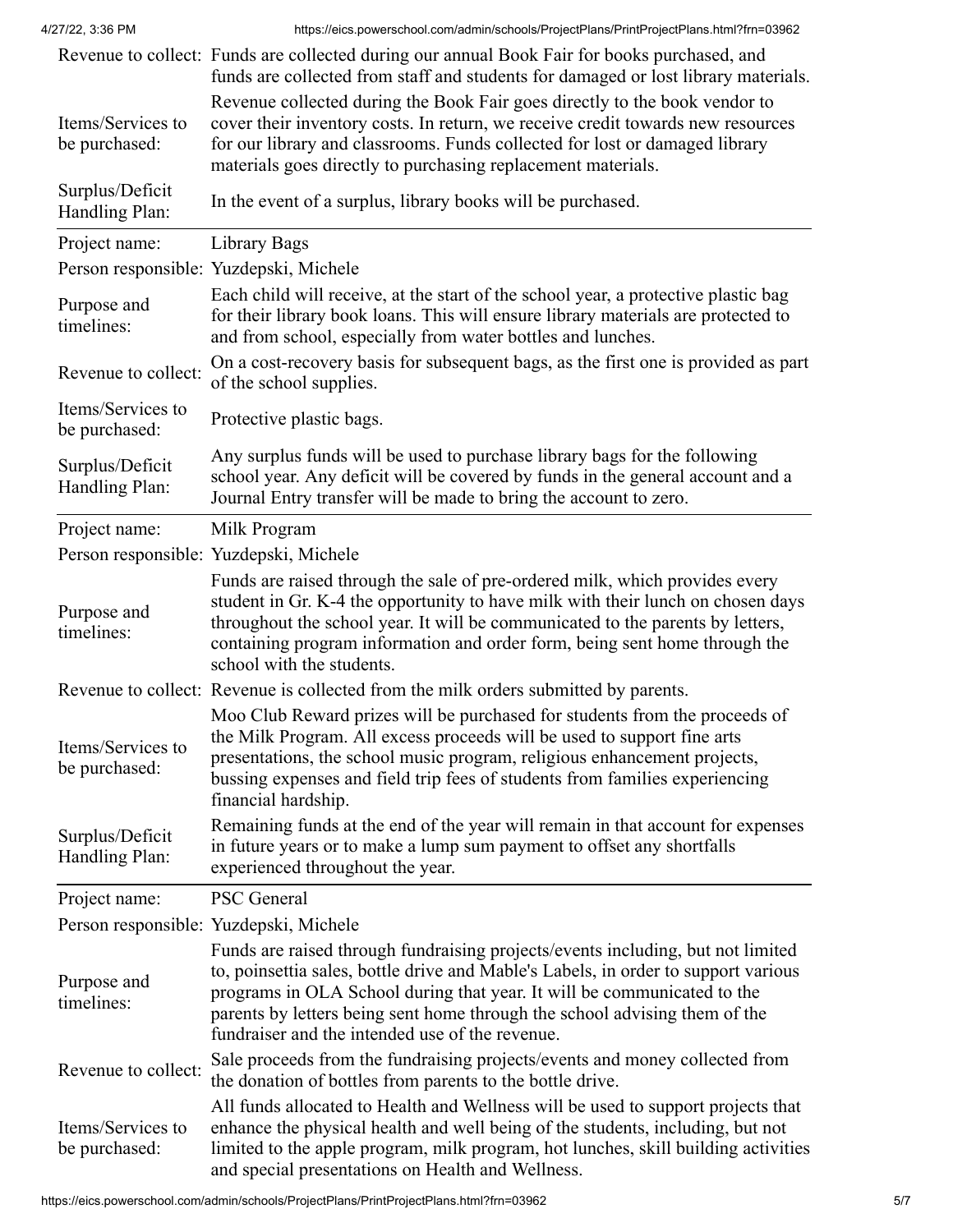| Surplus/Deficit<br>Handling Plan:    | Remaining funds at the end of the year will remain in that account for expenses<br>in future years or to make a lump sum payment to offset any shortfalls<br>experienced throughout the year.                                                                                |
|--------------------------------------|------------------------------------------------------------------------------------------------------------------------------------------------------------------------------------------------------------------------------------------------------------------------------|
| Project name:                        | Recorders                                                                                                                                                                                                                                                                    |
| Person responsible: Lukie, Donamarie |                                                                                                                                                                                                                                                                              |
| Purpose and<br>timelines:            | Fees will be charged to parents for children in grade 3 and 4, which is used to<br>support the Gr. 3 and Gr. 4 music curriculum. A note will be sent home advising<br>them of the fee.                                                                                       |
| Revenue to collect:                  | A cost recovery fee of \$9 will be charged to all Grade $3 \& 4$ students<br>participating in the Music program.                                                                                                                                                             |
| Items/Services to<br>be purchased:   | Recorders to enhance music program.                                                                                                                                                                                                                                          |
| Surplus/Deficit<br>Handling Plan:    | As this is a cost recovery nee no surplus or deficit is expected.                                                                                                                                                                                                            |
| Project name:                        | School Lunch Program                                                                                                                                                                                                                                                         |
|                                      | Person responsible: Yuzdepski, Michele                                                                                                                                                                                                                                       |
| Purpose and<br>timelines:            | The Ft. Saskatchewan Food Gatherers provide funds to pay for lunches and<br>snacks for students who are in need. We call this process "The Caring Corner".                                                                                                                   |
| Revenue to collect:                  | It was a donation by the Ft. Saskatchewan Food Gatherers and we submit a bill<br>to them each year to reimburse the account with monies spent.                                                                                                                               |
| Items/Services to<br>be purchased:   | Healthy snacks and lunches.                                                                                                                                                                                                                                                  |
| Surplus/Deficit<br>Handling Plan:    | Remaining funds at the end of the year will remain in this account for the next<br>year. As this is a cost recovery, there is not remaining funds anticipated.                                                                                                               |
| Project name:                        | Social Justice Projects                                                                                                                                                                                                                                                      |
|                                      | Person responsible: Yuzdepski, Michele                                                                                                                                                                                                                                       |
| Purpose and<br>timelines:            | Our school, will participate in various social justice activities such as but not<br>limited to, supporting sponsor children and working with Lurana Shelter. A<br>note is sent home advising parents of each of the fundraising events.                                     |
|                                      | Special fundraising activities put on by the students and staff- eg. Bake sales,,<br>Revenue to collect: silver collection at ECS Christmas party, VIP Parking and Christmas Concert<br>Seats Raffle.                                                                        |
| Items/Services to<br>be purchased:   | All funds will be donated to the projects/charities as communicated for each<br>individual fundraiser, with the largest being Lurana Shelter.                                                                                                                                |
| Surplus/Deficit<br>Handling Plan:    | Remaining funds at the end of the year will remain in that account to sponsor<br>expenses for our foster child in future years or to make a lump sum payment to<br>purchase a special item.                                                                                  |
| Project name:                        | Student Leadership                                                                                                                                                                                                                                                           |
|                                      | Person responsible: Michele Yuzdepski, Nicole Cyca, Chris Kuchmak                                                                                                                                                                                                            |
| Purpose and<br>timelines:            | Project is to create leadership capacity in students, while supporting the goals<br>and community spirit of the school. Funds are provided from fundraising<br>projects that are advertised in our school weekly newsletter as well as by notes<br>going home with students. |
|                                      | Special fundraising activities put on by the students of the Leadership group, in<br>Revenue to collect: the current school year, as well as excess funds raised in the previous school<br>year from their fundraising projects.                                             |
| Items/Services to<br>be purchased:   | Funds will be used to include but not limited to the purchase of clothing for the<br>Leadership group members, fees for retreats and various celebration expenses.                                                                                                           |